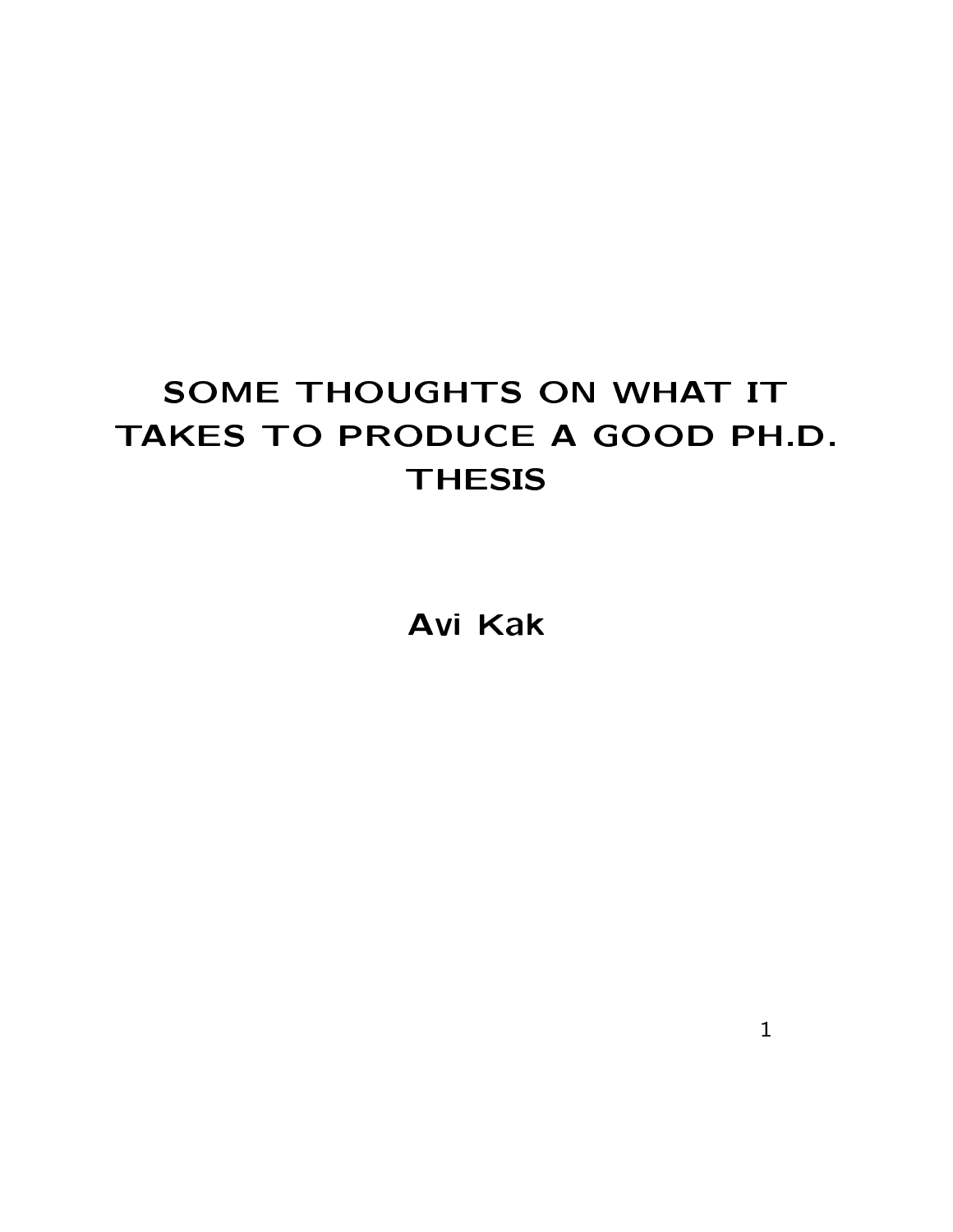#### DIFFERENT PHASES OF PH.D. RESEARCH

- finding a good problem
- staying on top of the literature
- · getting plugged into the broader research community
- communication of research results through oral presentations and writing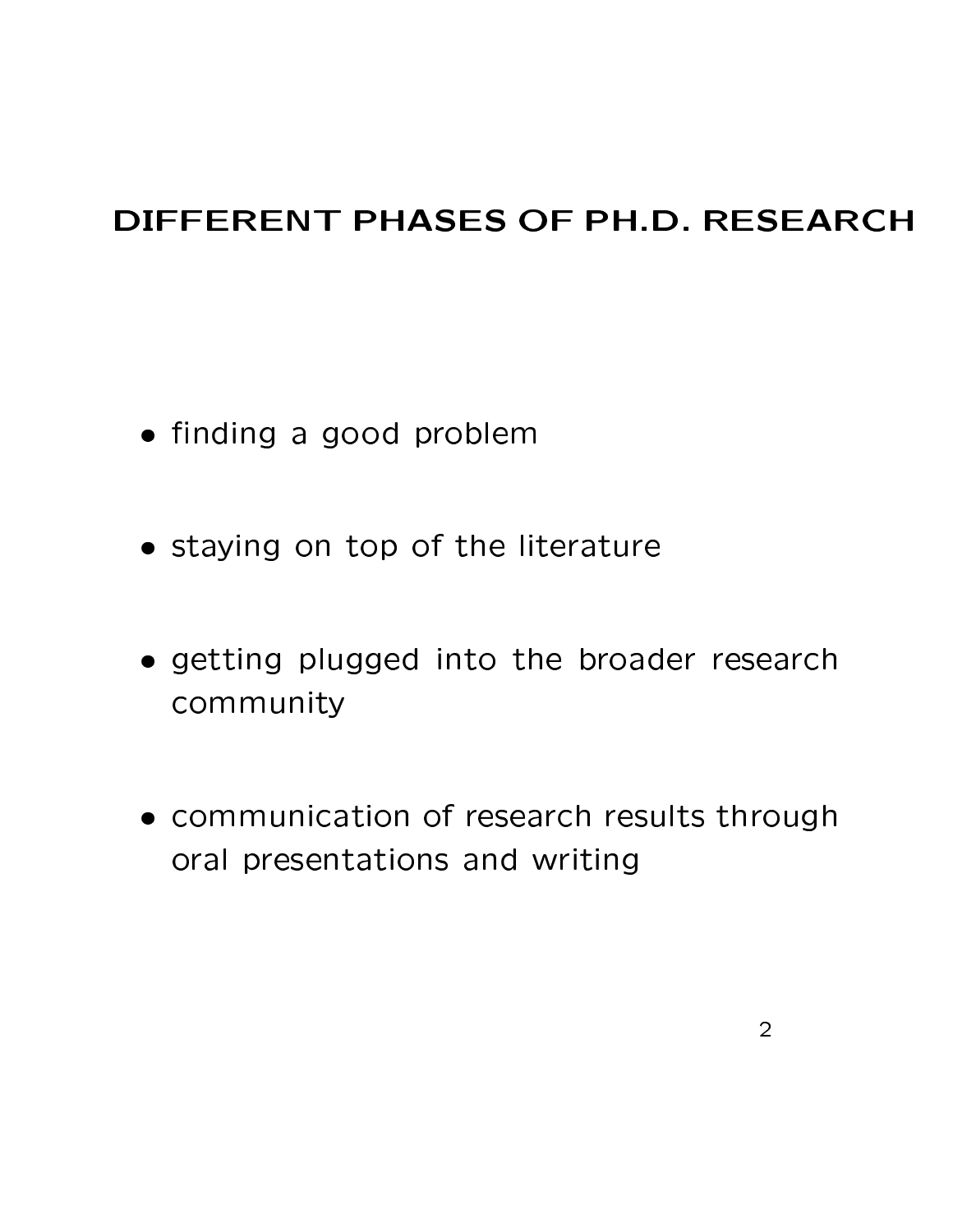#### FINDING A GOOD PROBLEM

This is probably the most stress inducing phase of the whole program.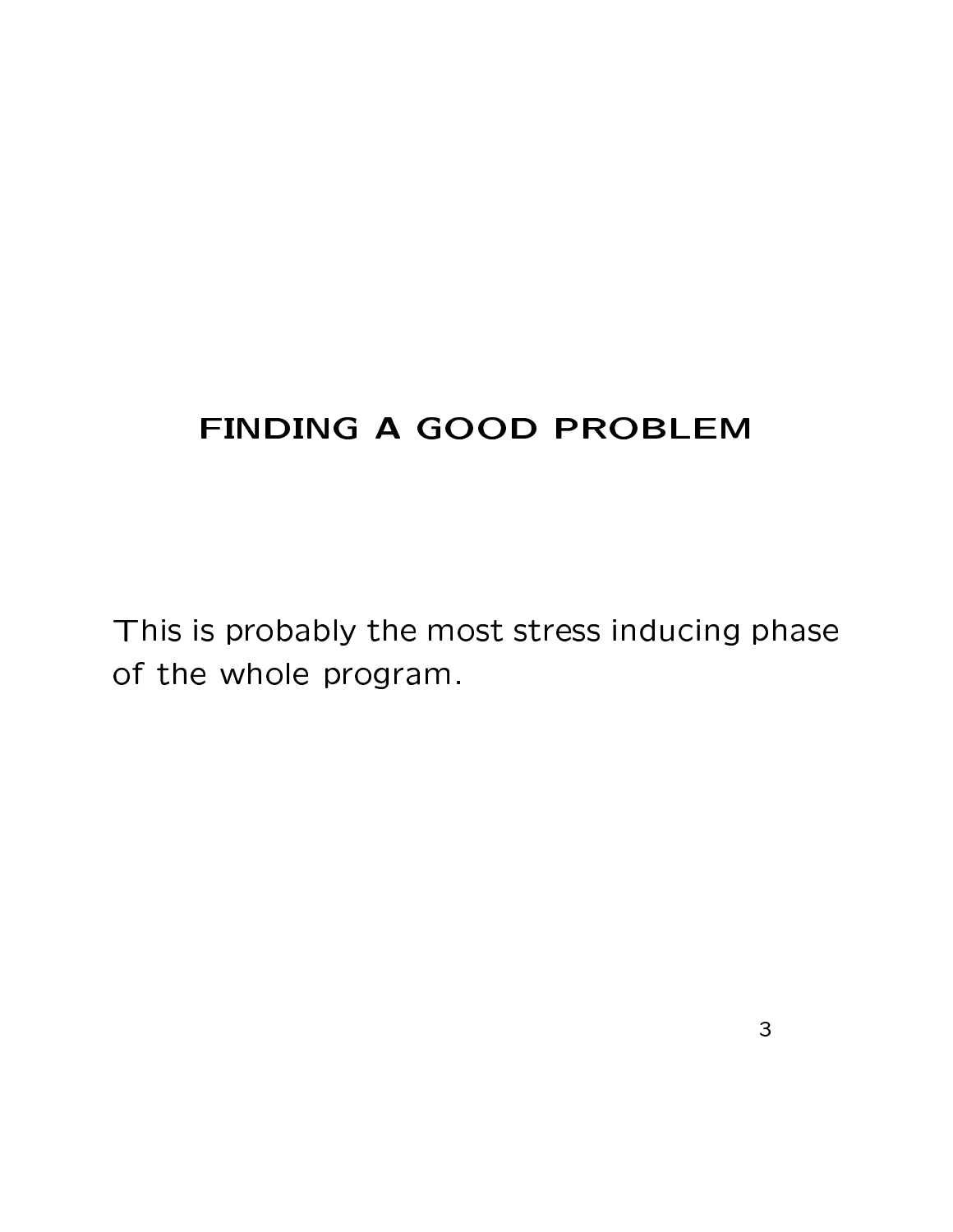How does one go about finding a good problem?

- 1. Ask your major professor
- 2. Ask your office mate
- 3. Ask your mom
- $4. \ldots$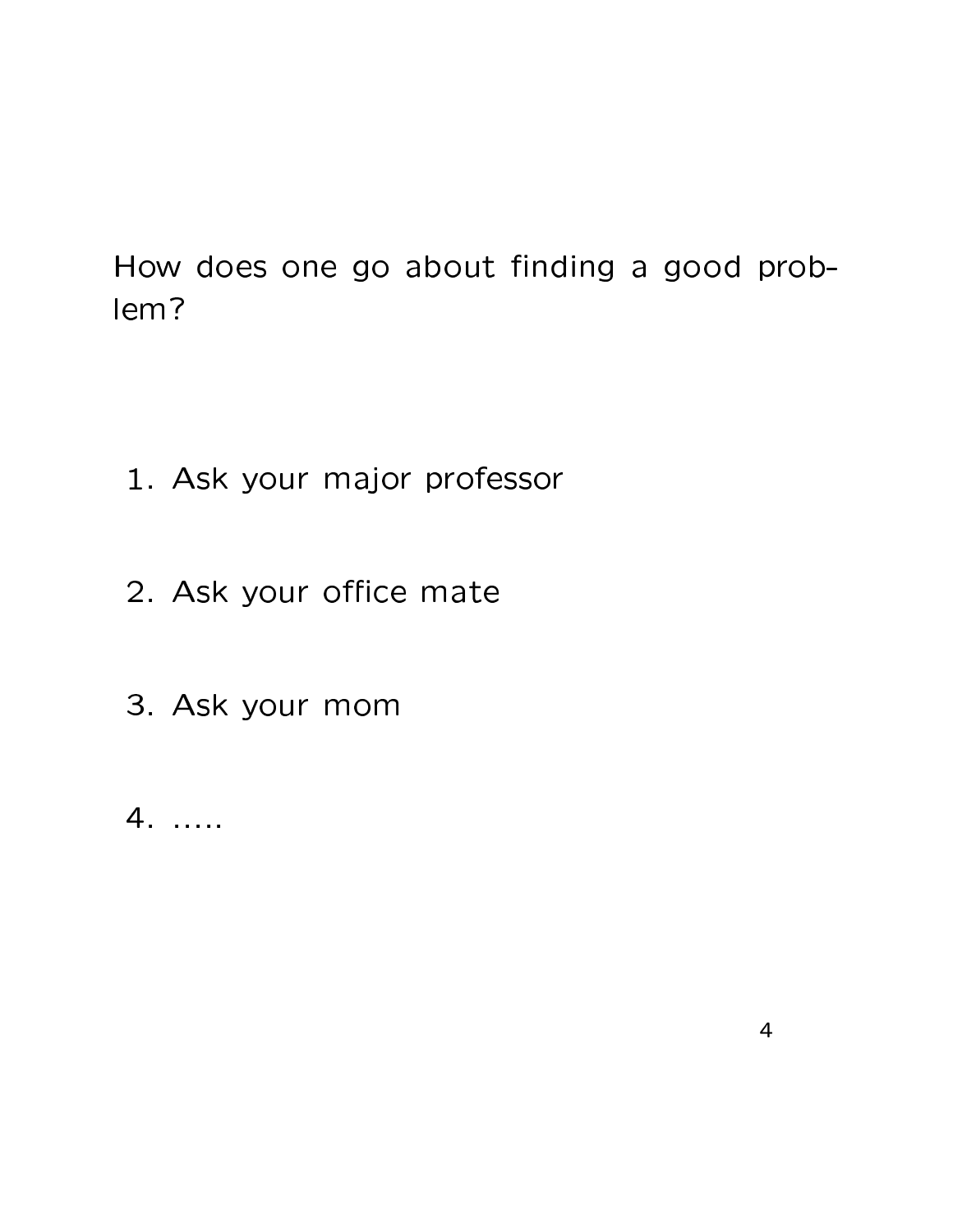In my mind, the correct answer is: None of the above.

To appreciate my answer, you have to get to the bottom of what engineering research is fundamentally about.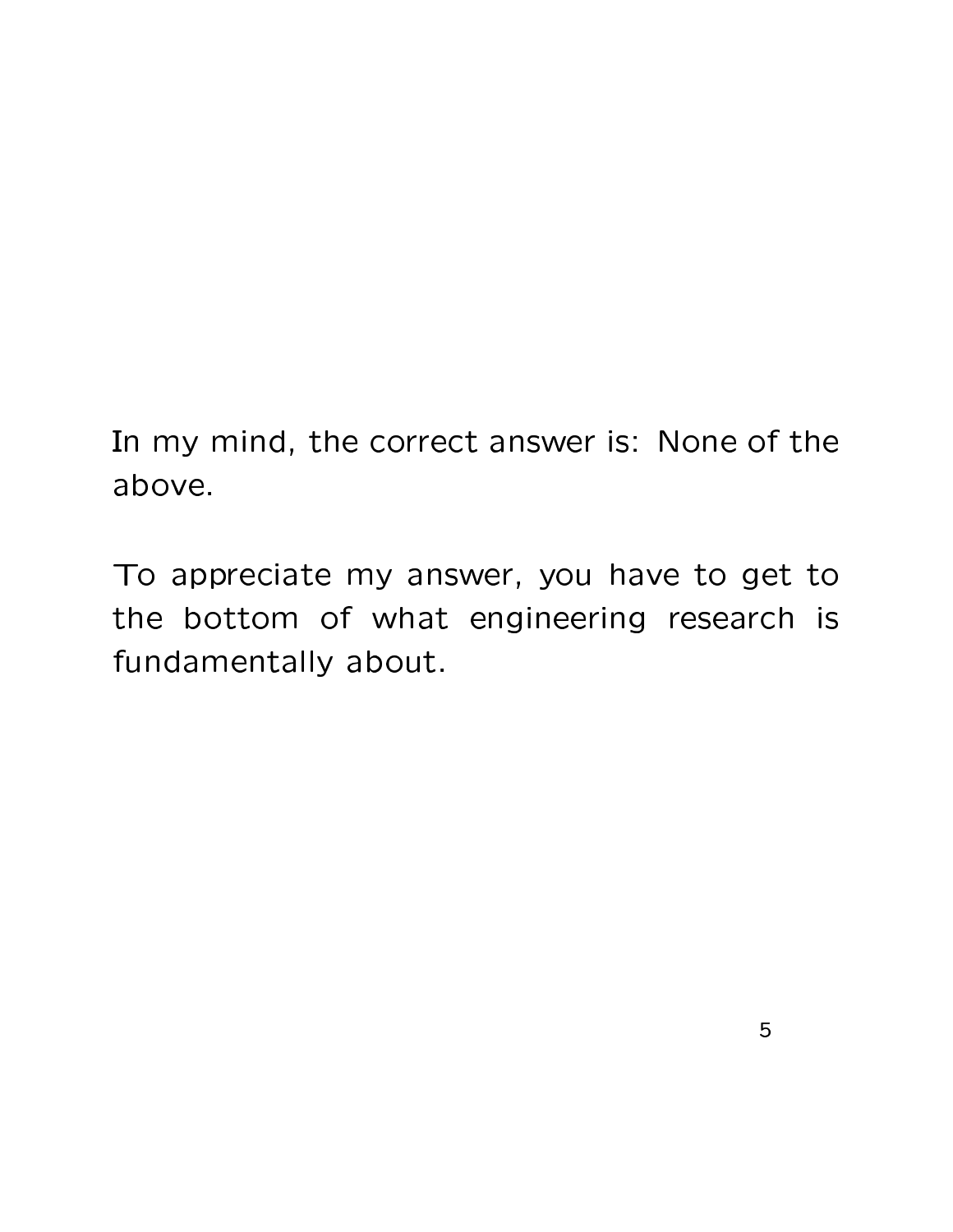Basically, engineering research is about

...... observing and understanding the world around you with regard to how things work now and how they could be made to work better

..... discovering the current best practice in your area and pushing that to a higher level of performance

..... bringing together two hitherto disparate threads of engineering knowledge and creating a new thread for study and analysis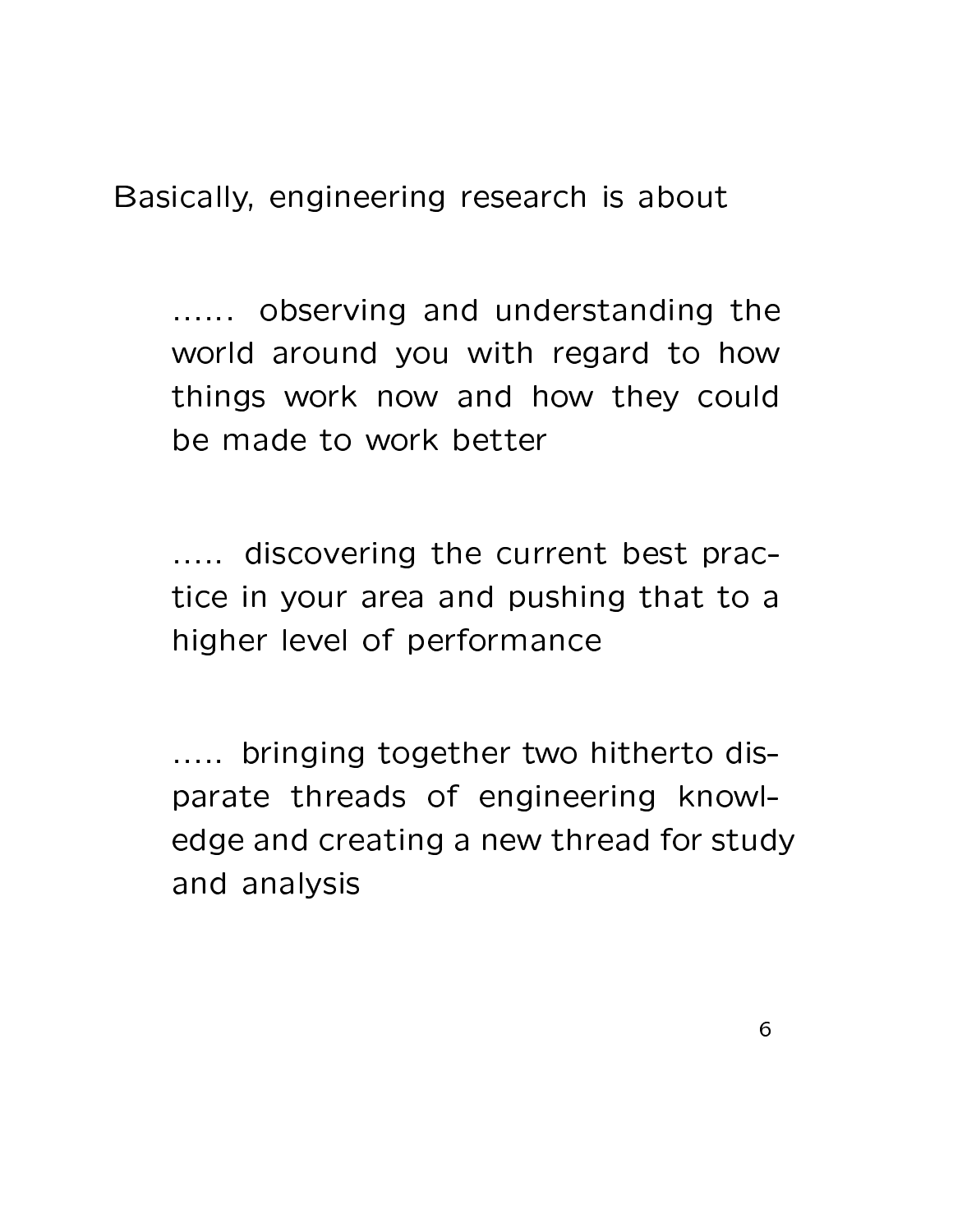$\mathsf{T}_{\mathsf{B}}$  , and  $\mathsf{B}}$  to discover a good problem

m.m.m. you have to first push yourself to the current state of the art, before you can advance the state of the art.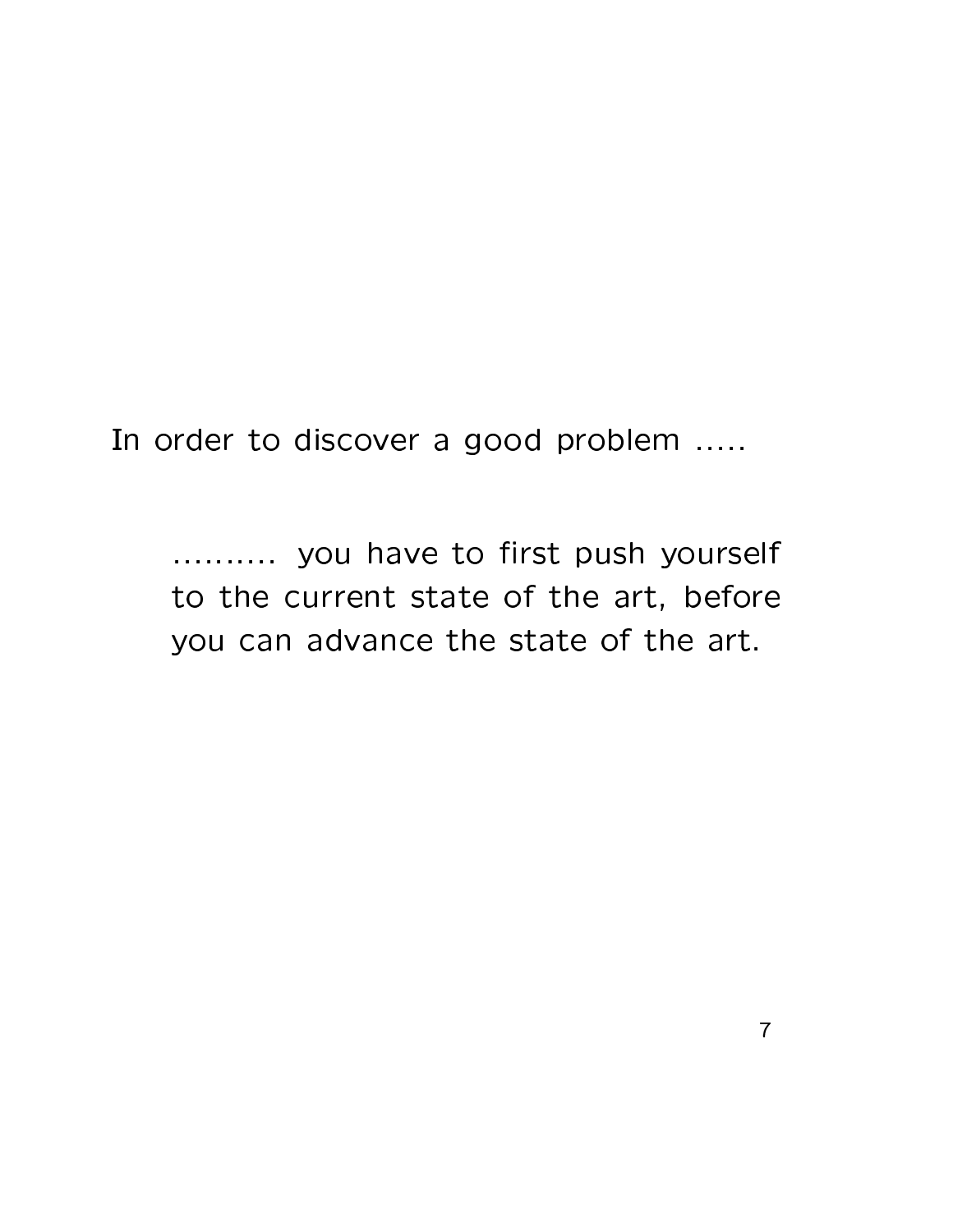Are there any strategies for rapidly pushing oneself to the current state of the art?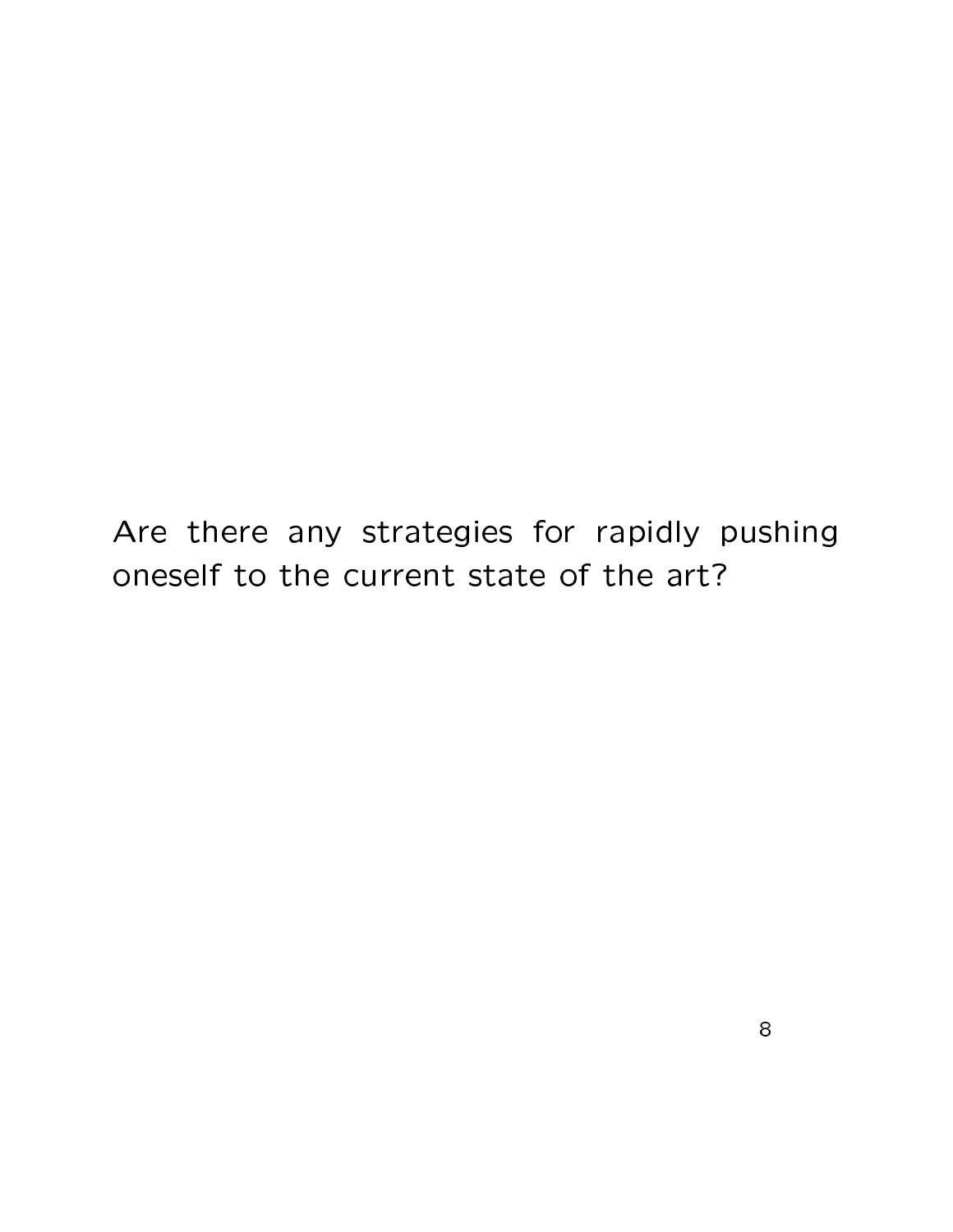In the kinds of areas that most of us here are interesting in, I think the best strategy is to actually try to do a state-of-the-art experiment.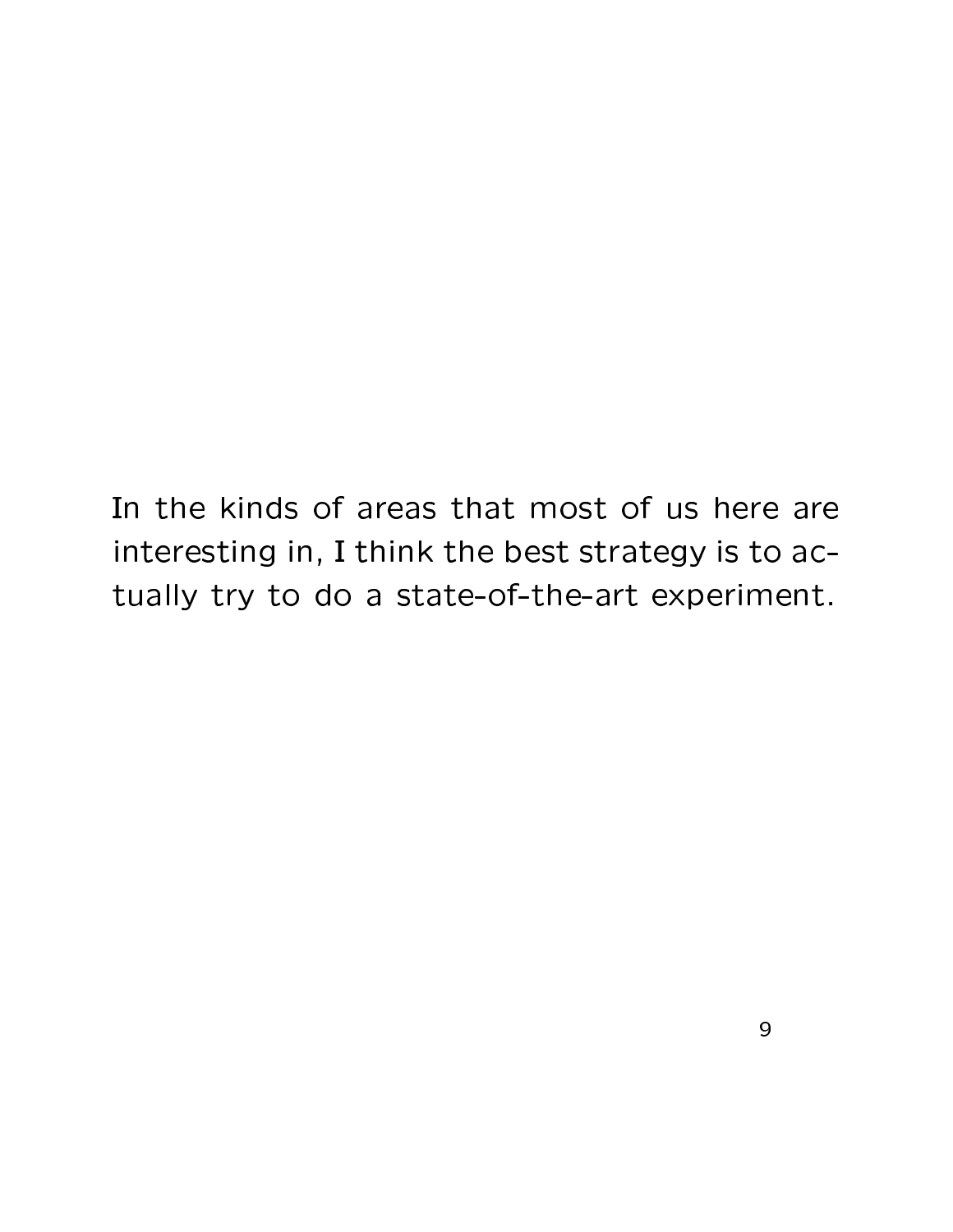For example, if you want to discover a good problem in the area of computer vision for video tracking, there is not a faster way to get to the state of the art than to try to implement a tracker.

There are probably 500 papers now that have been published on the subject of computer vision algorithms for video tracking. These range from histogram based methods, to Kalman filtering based methods, to HMM based methods. to ....

You could spend a couple of years trying to read all these papers, but by the time you are done, there would be another 100 papers to read.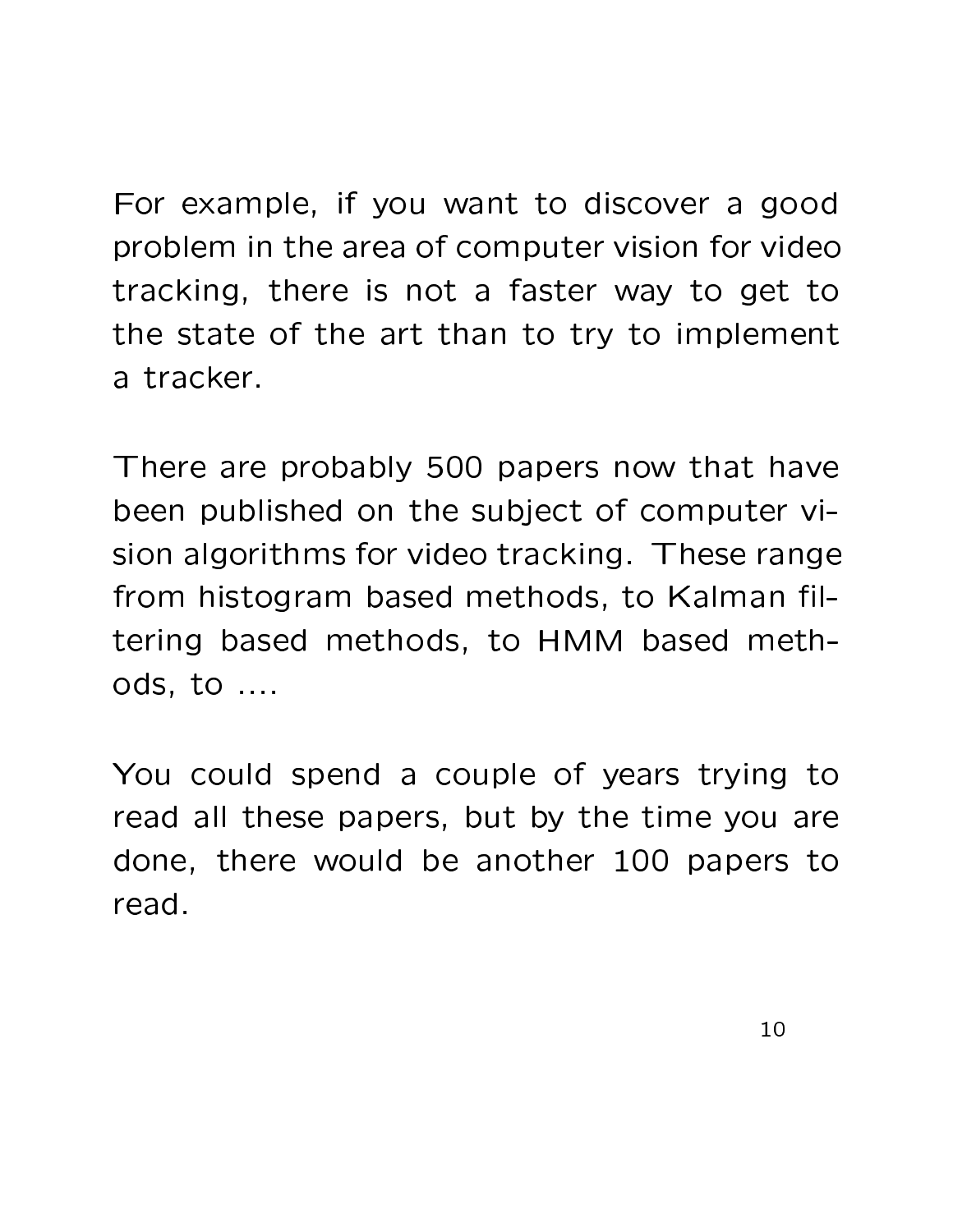It is probably more efficient if the problem discovery phase is experiment-driven as opposed to literature-driven. What you read in the literature should be dictated by your current experimental obsession, as opposed to the other way around.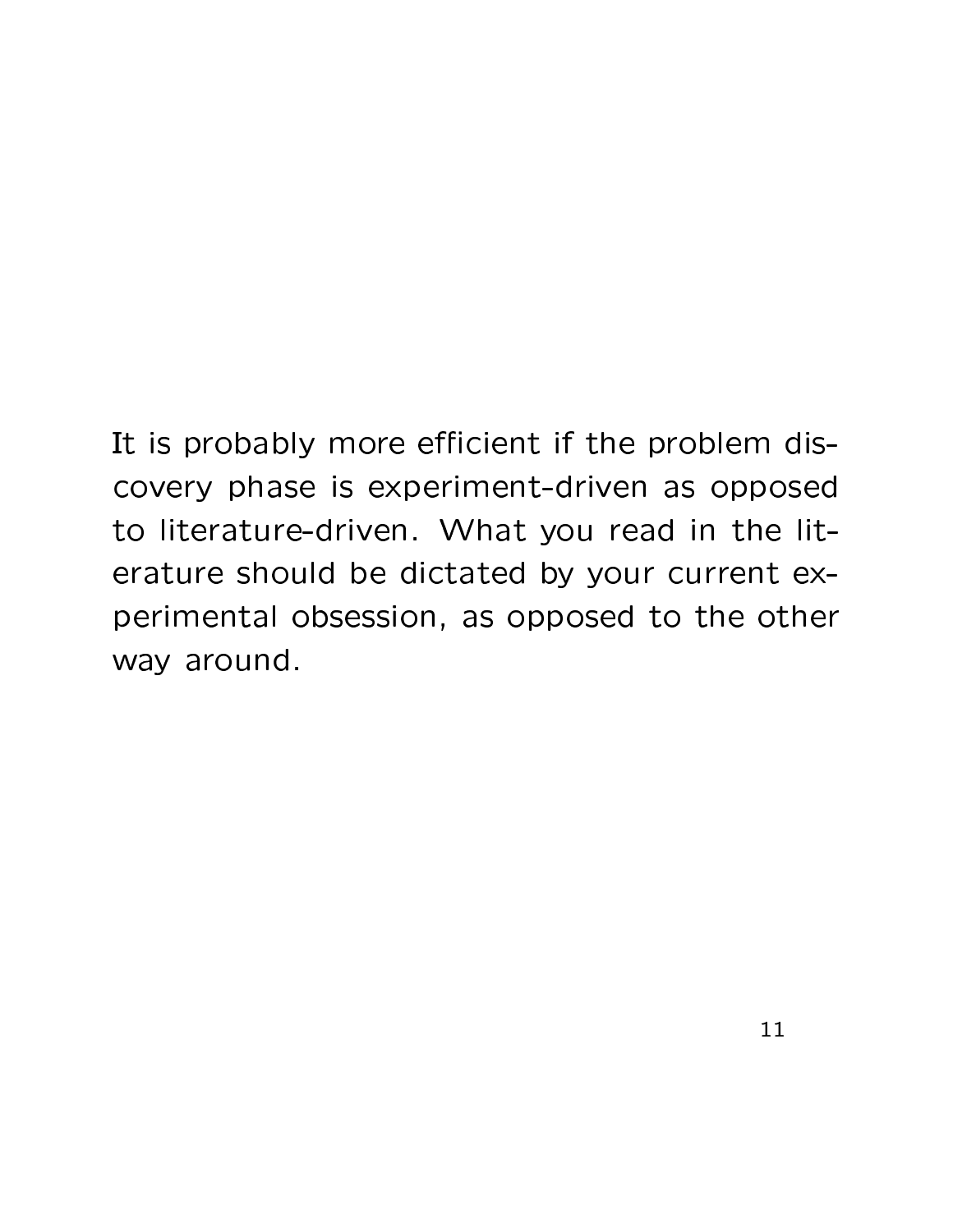## STAYING ON TOP OF THE **LITERATURE**

This is probably the most traumatic phase of the whole program.

Much technical literature is poorly written, designed more to hide than to reveal, designed more to obfuscate than to clarify, designed to gain short term recognition, etc.

In other words, much technical literature is written with motives that are less than noble.

How does one cope?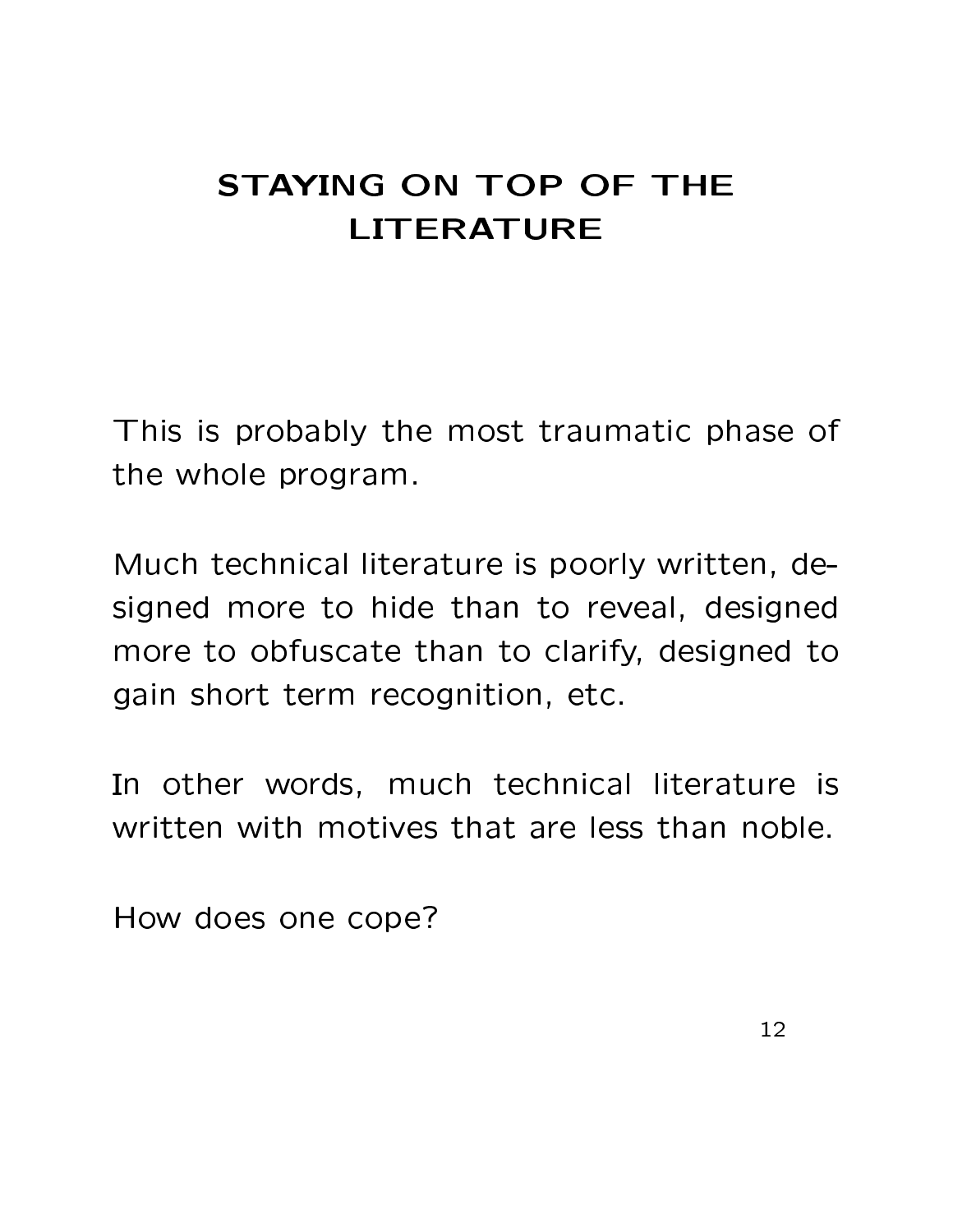My strategies for coping with the literature glut:

Every engineering contribution is based on assumptions about the real world. When I look at a new paper, my first attempt is to quickly extract those assumptions. If I find those assumptions excessively unrealistic, I do not pay much further attention to the paper.

I read papers to seek out their limitations. But some authors do a great job of hiding the limitations.

Sometimes I discount papers if I have already written off the authors in my mind.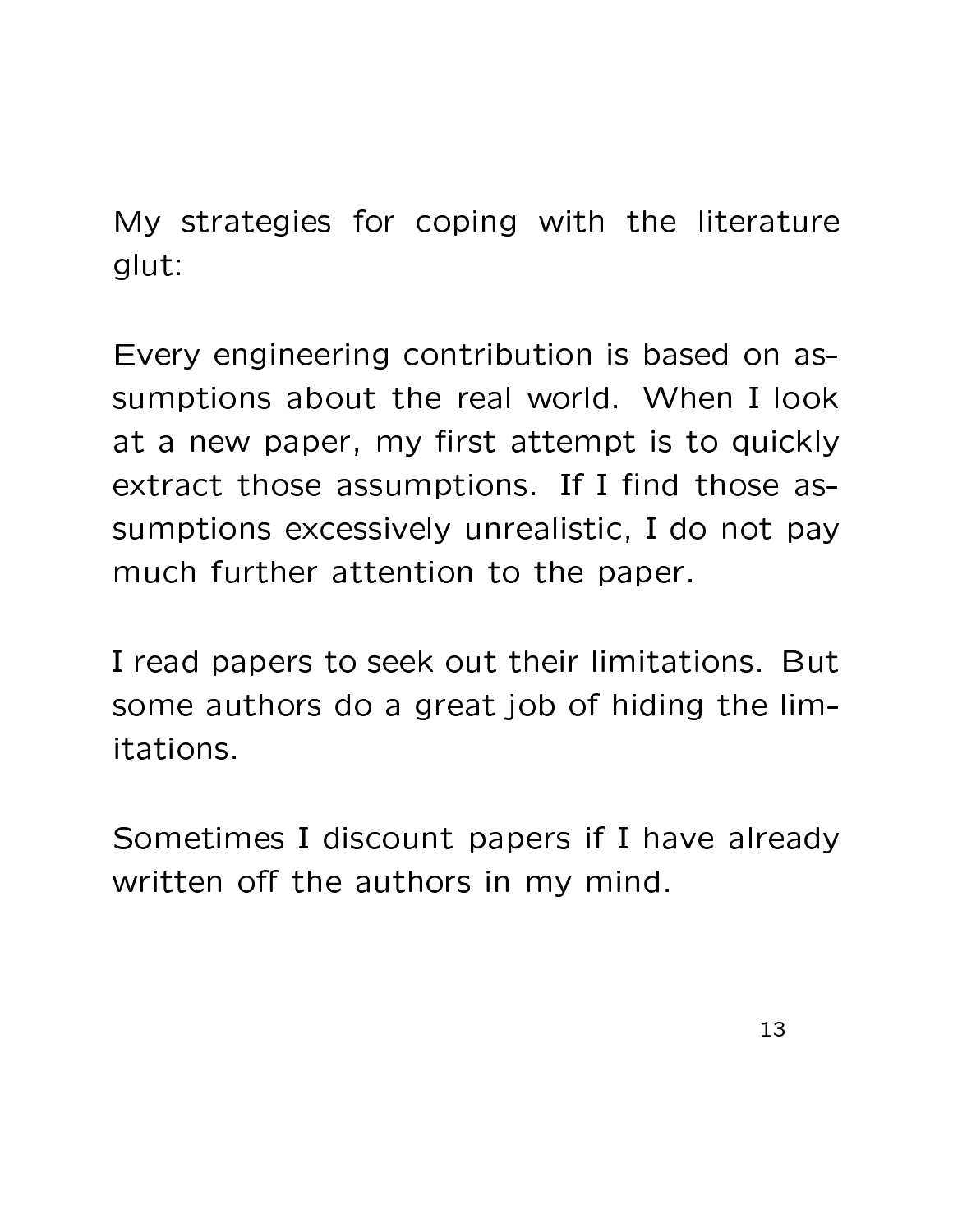To get to the bottom of what's in a research paper...

In a face-to-face interaction (even by email sometimes), people are more likely to tell you about the limitations of their work, limitations that they did not mention in their written papers.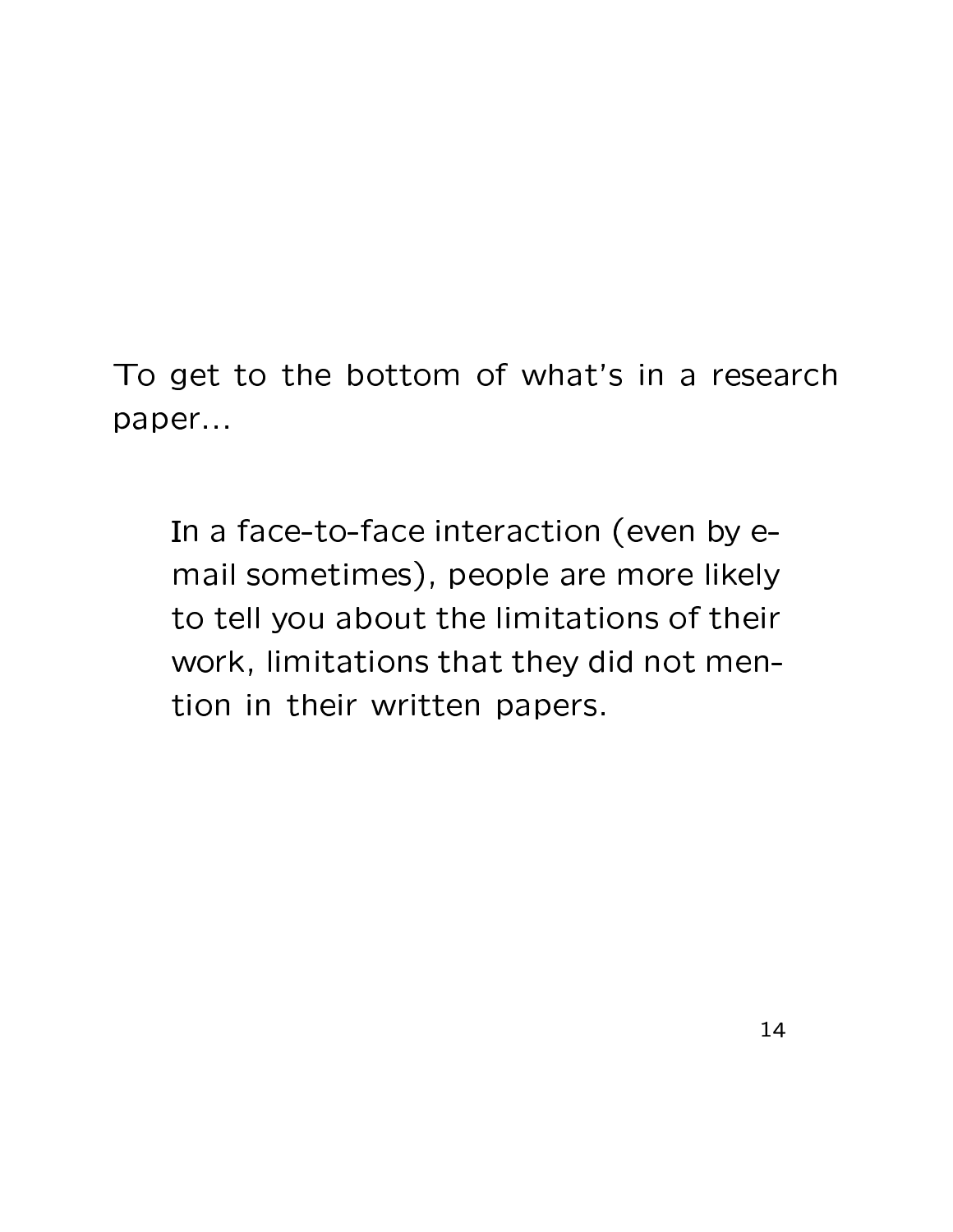## **GETTING PLUGGED INTO THE** BROADER RESEARCH COMMUNITY

This is probably the most frustrating phase of the whole program.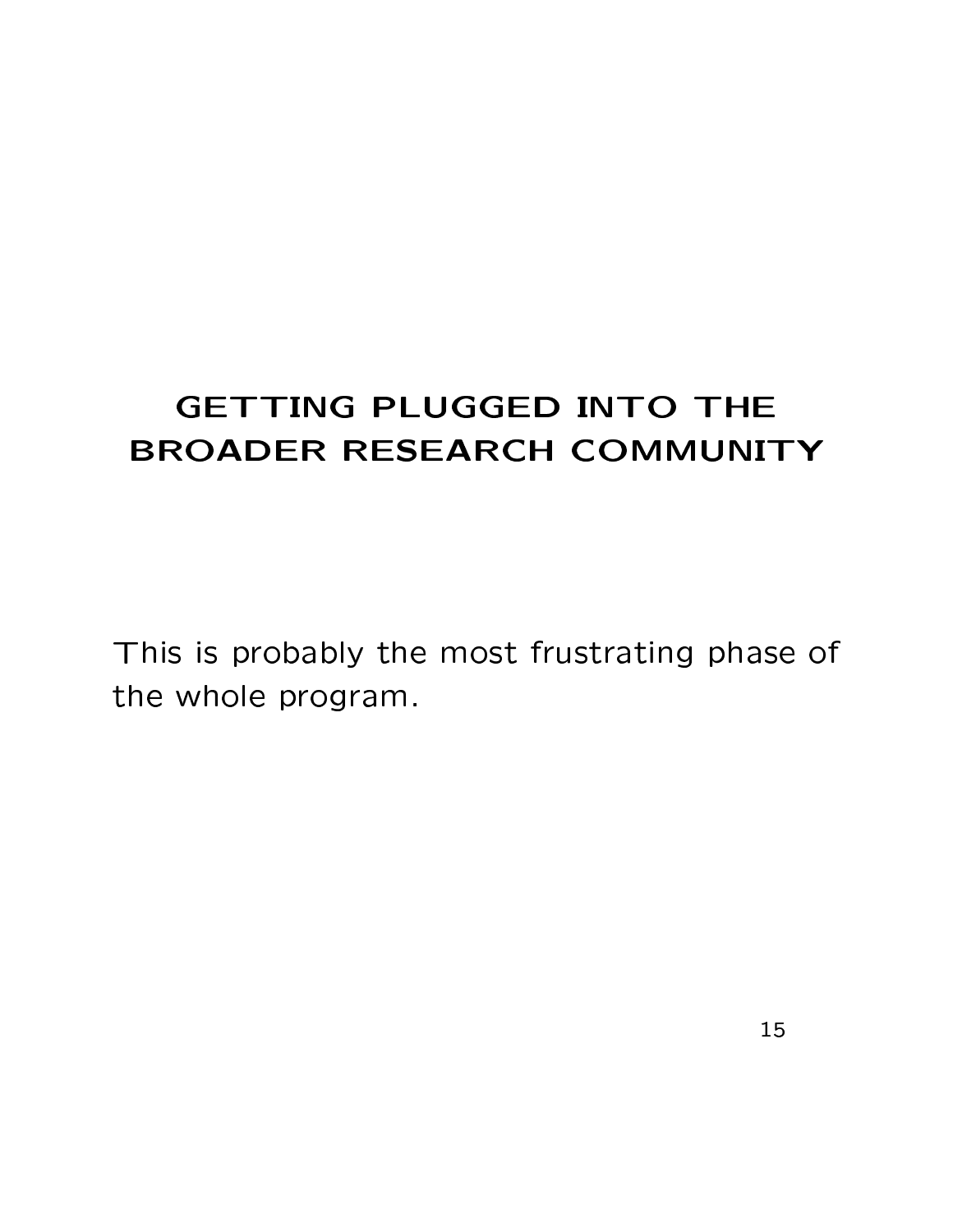# Every research area has its in-group. People who are already on the inside make it difficult

for people from the outside to break in.

But break in you must, because the research program of the funding agencies is determined to a great extent by the collective debate that takes place within research communities. So you want to become a part of that debate.

Moreover, everyone needs recommendation letters when you are trying to get a new job, or when you come up for tenure, promotion, etc.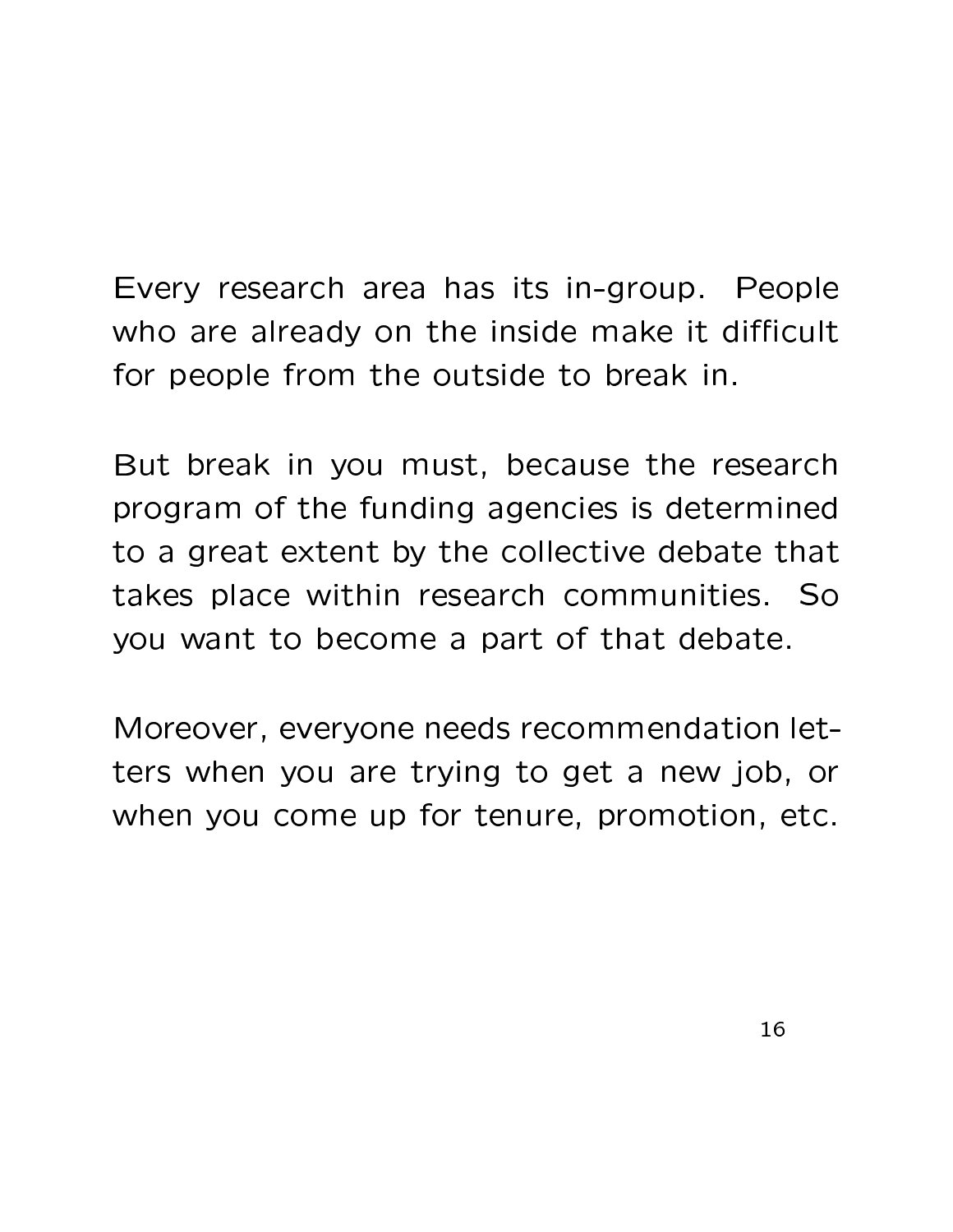Progressive steps for breaking into a new research community:

Actively participating in conferences and workshops in order to become noticed.

Expressing verbal interest in other people's work at conferences and workshops and following that up with e-mail interaction.

Forming friendships and collaboration with researchers from other institutions.

Volunteering to help out with workshops.

Volunteering to organize workshops.

Volunteering to help out with conferences.

Volunteering to organize conferences.

Volunteering to help out with journal refereeing.

etc.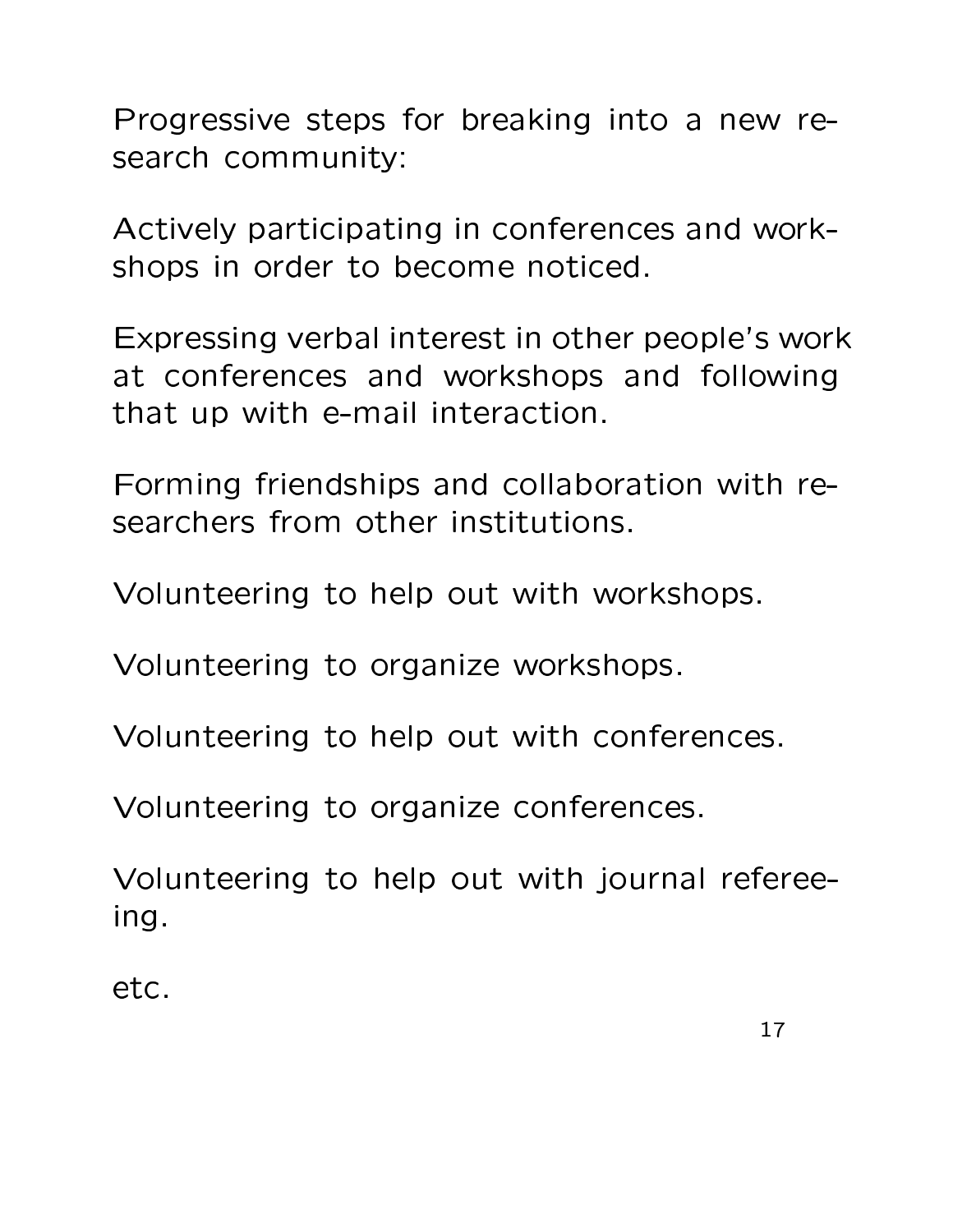As a rule of thumb for those Ph.D candidates who want to work in universities:

During the last third of a Ph.D program, about a third of your mental focus should be on the research world outside.

During this period a lot of your energy has to go into forming friendships (they will be your future collaborators) with people on the outside.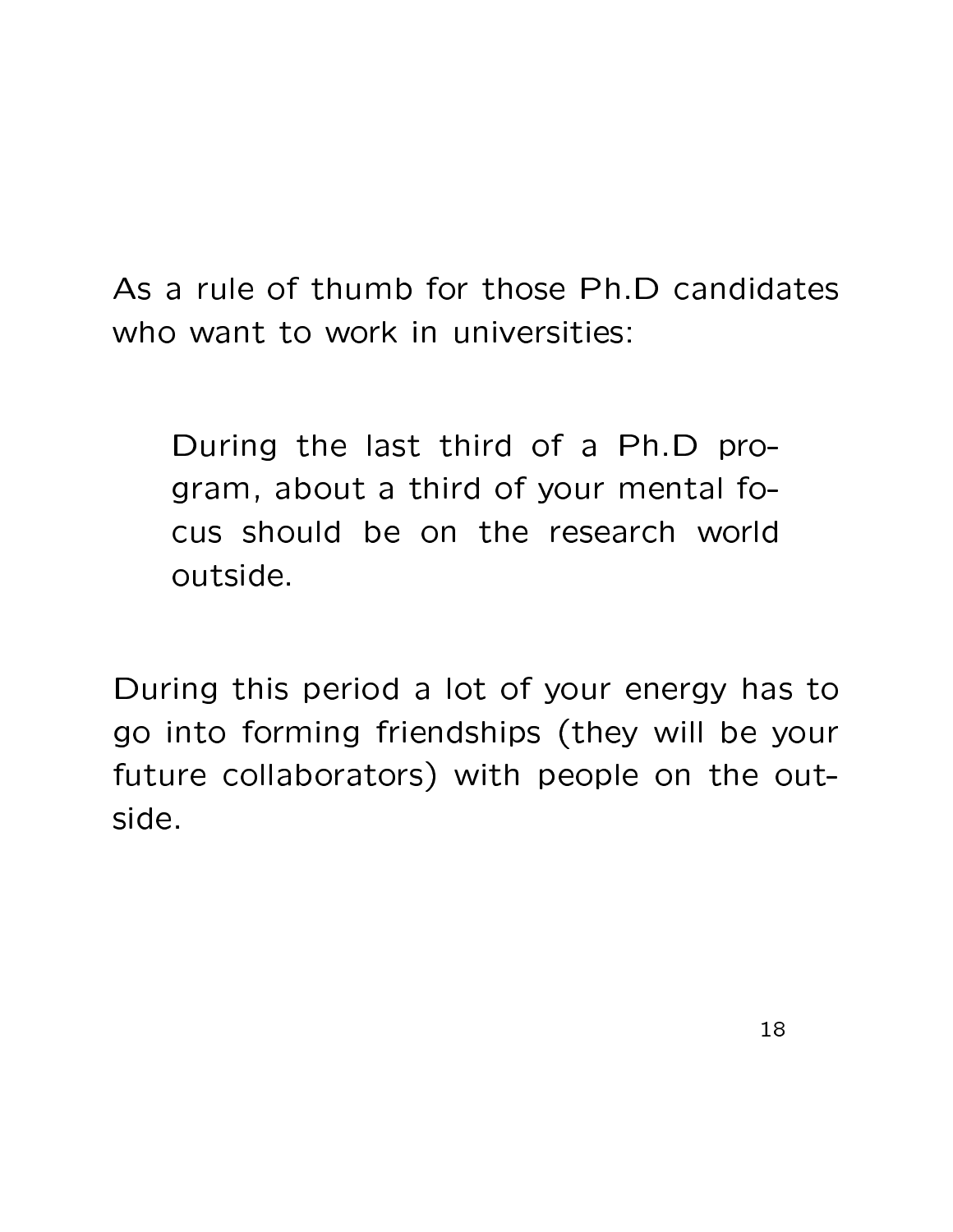## **COMMUNICATING RESEARCH RESULTS THROUGH ORAL** PRESENTATIONS AND WRITING

Ability to express ideas precisely and unambiguously is a key to success in all human endeavors, particularly so in research.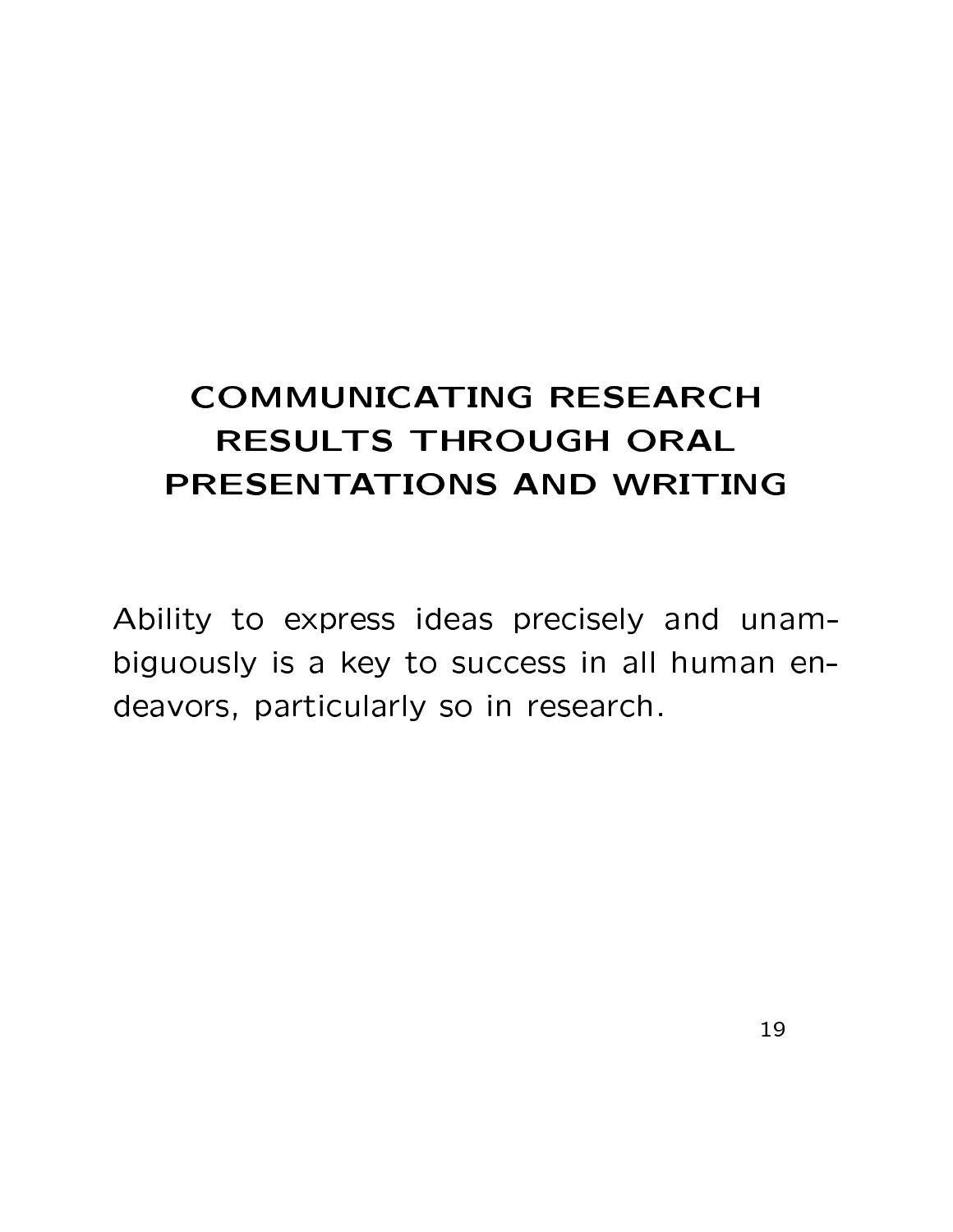Writing is central to good research.

A Ph.D. is, as the degree says, a doctorate in philosophy, a doctorate in ideas, a degree that requires that the chosen ideas be articulated precisely and with rigor.

Moreover, writing imposes a discipline on thinking. Every time you write something down, you are committing yourself to a position. The act of making that commitment forces you to examine with care what it is that you are writing.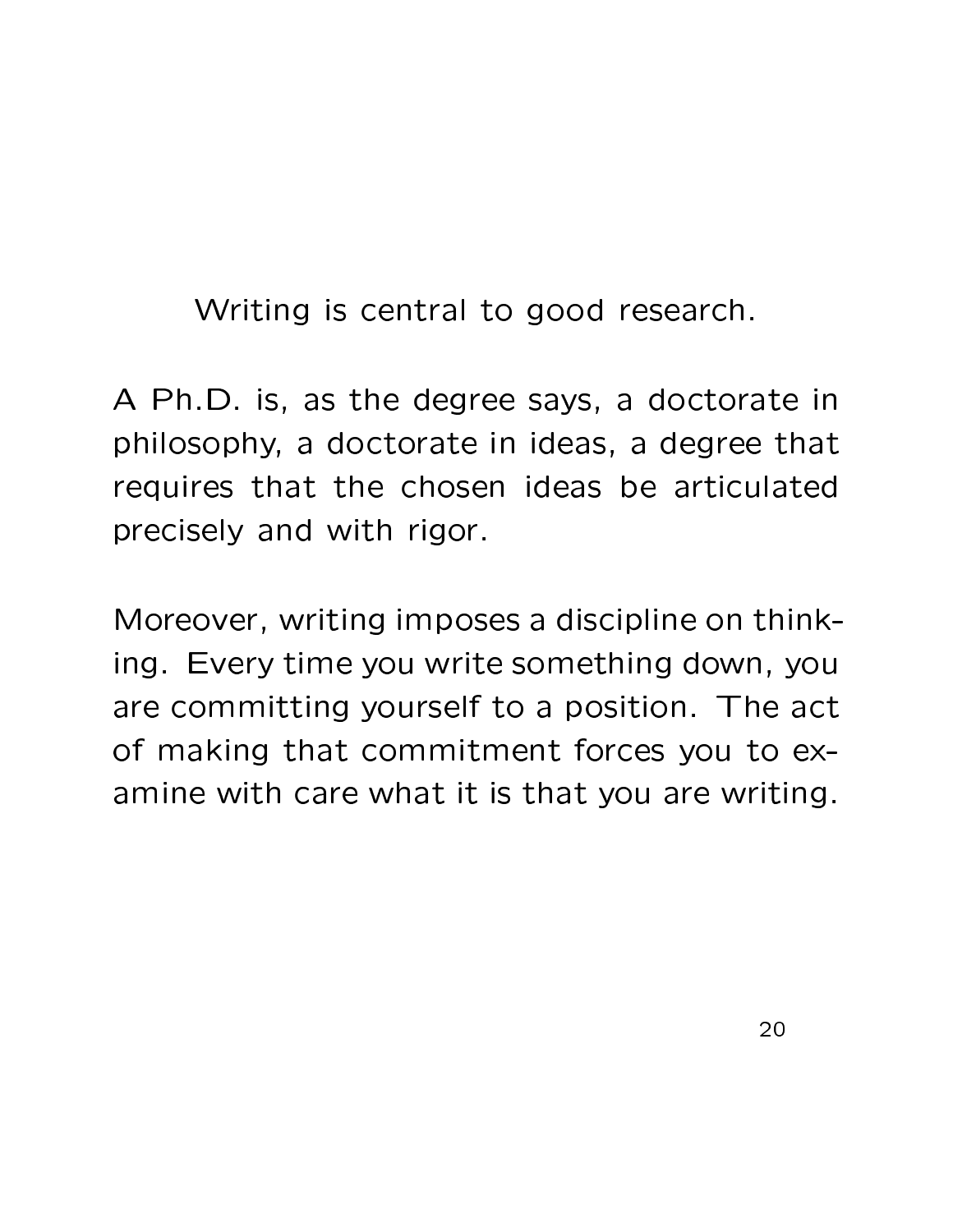Post Ph.D. life in industry

Post Ph.D. life in a research university

Post Ph.D life in a non-research university

There is world of a difference between these three lifestyles. This is not to say that any one particular post Ph.D existence is better than the other two.

If you are not sufficiently self-aware to know where you belong among these three possibilities, you could end up frustrated and with a lot of emotional and other problems down the road.

The 30 Ph.D.'s that I have produced populate all three categories.